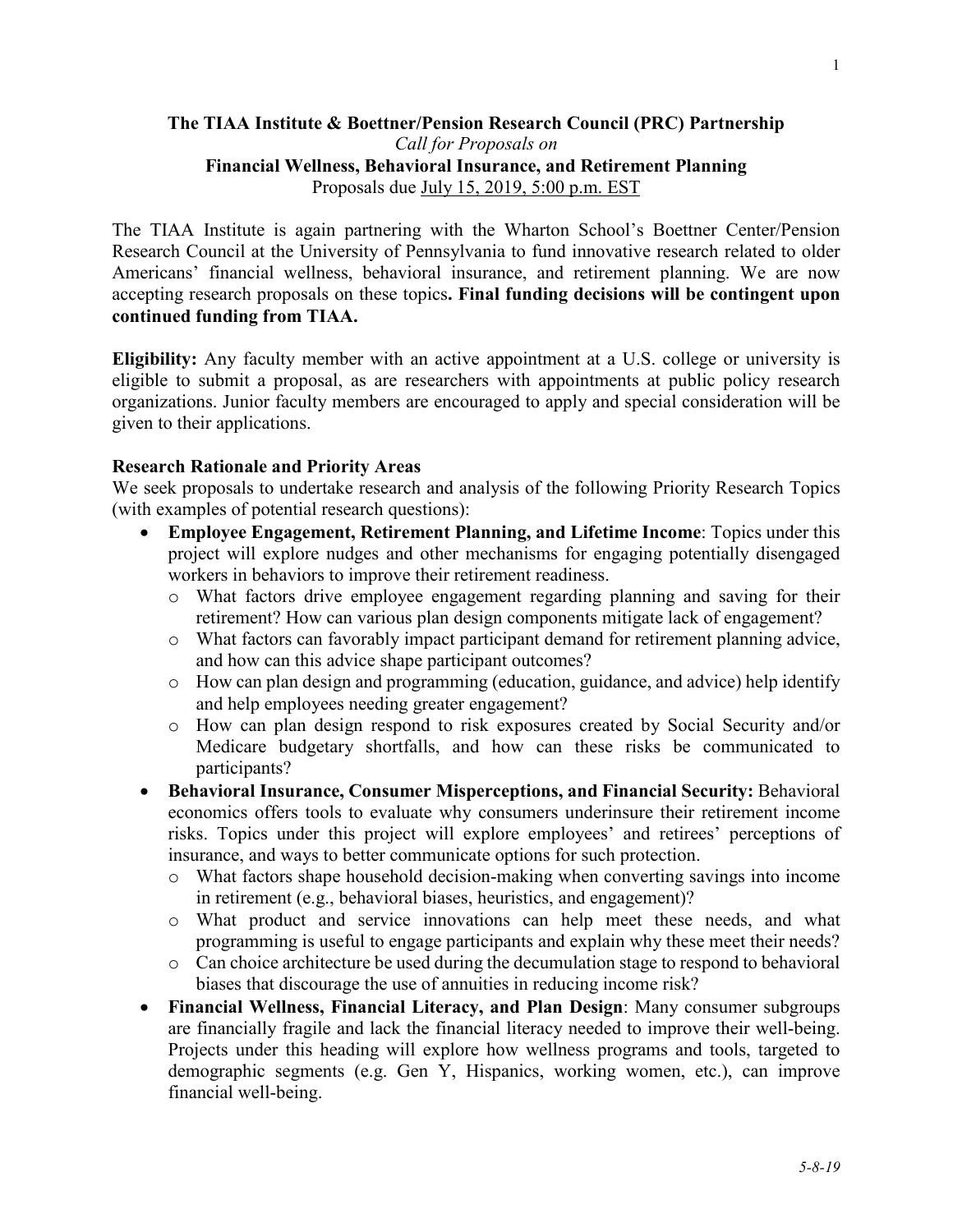- o What metrics are needed to properly access the financial wellness of various demographic segments? How can these metrics be used in developing tools that improve financial literacy and wellness?
- o What role can employer's play in developing programming that engages workers and retirees in improving their financial well-being? What types of nudges are needed to promote high utilization of the education, guidance, and advice tools available to many households?
- o What can be determined about how different demographic groups/segments prioritize/manage competing financial demands and save for retirement (e.g., Gen Y, Women, Hispanics), and on what basis they do so?
- o How do institutional factors (e.g. tax and Social Security regulations) influence outcomes?

## **Anticipated Outcomes:**

• Innovative research that informs product and service development in the retirement industry, as well as public policy;

- Strong thought leadership at dissemination events highlighting findings; and
- Encouraging new researchers to join the retirement research arena.

# **The proposal deadline is July 15, 2019, 5:00 p.m. EST.**

**How to Apply:** Please submit the proposal materials detailed below as **a single integrated file in an e-mail attachment to**: Lisa Ginsburg, [lg51@wharton.upenn.edu](mailto:lg51@wharton.upenn.edu) In the subject line please write your last name and PRC/TIAA 2019-20 Proposal

## **Specific instructions for preparation of your proposal file are as follows:**

Proposals should follow NIH-style formats which can be found at: [\(http://grants.nih.gov/grants/funding/phs398/phs398.html\)](http://grants.nih.gov/grants/funding/phs398/phs398.html)

- 1) Face Page, NIH-style:<http://grants.nih.gov/grants/funding/phs398/fp1.pdf>
- 2) Abstract (150 words)
- 3) Proposal Narrative (3-5 pages):
	- a) Title of proposal, name of investigator(s) along with full contact information
	- b) Research Question(s)
	- c) Project Motivation and Goals
	- d) Research Plan/Methodology/Analytical Framework
	- e) Data sources
	- f) Potential Conclusions and Policy Implications
- 4) **Targeted Timeline** for Deliverables
- 5) List of References cited in the Proposal
- 6) PI(s) Bio-sketch, NIH-style:<http://grants.nih.gov/grants/funding/phs398/biosketch.pdf>
- 7) Proposed Budget and Budget Justification, NIH-style: <http://grants.nih.gov/grants/funding/phs398/fp4.pdf>

*Note*: This grant program will support only the direct costs of research and does not fund overhead or indirect costs. Proposals must include a detailed and complete budget, separately itemizing costs for at least the following expenses: